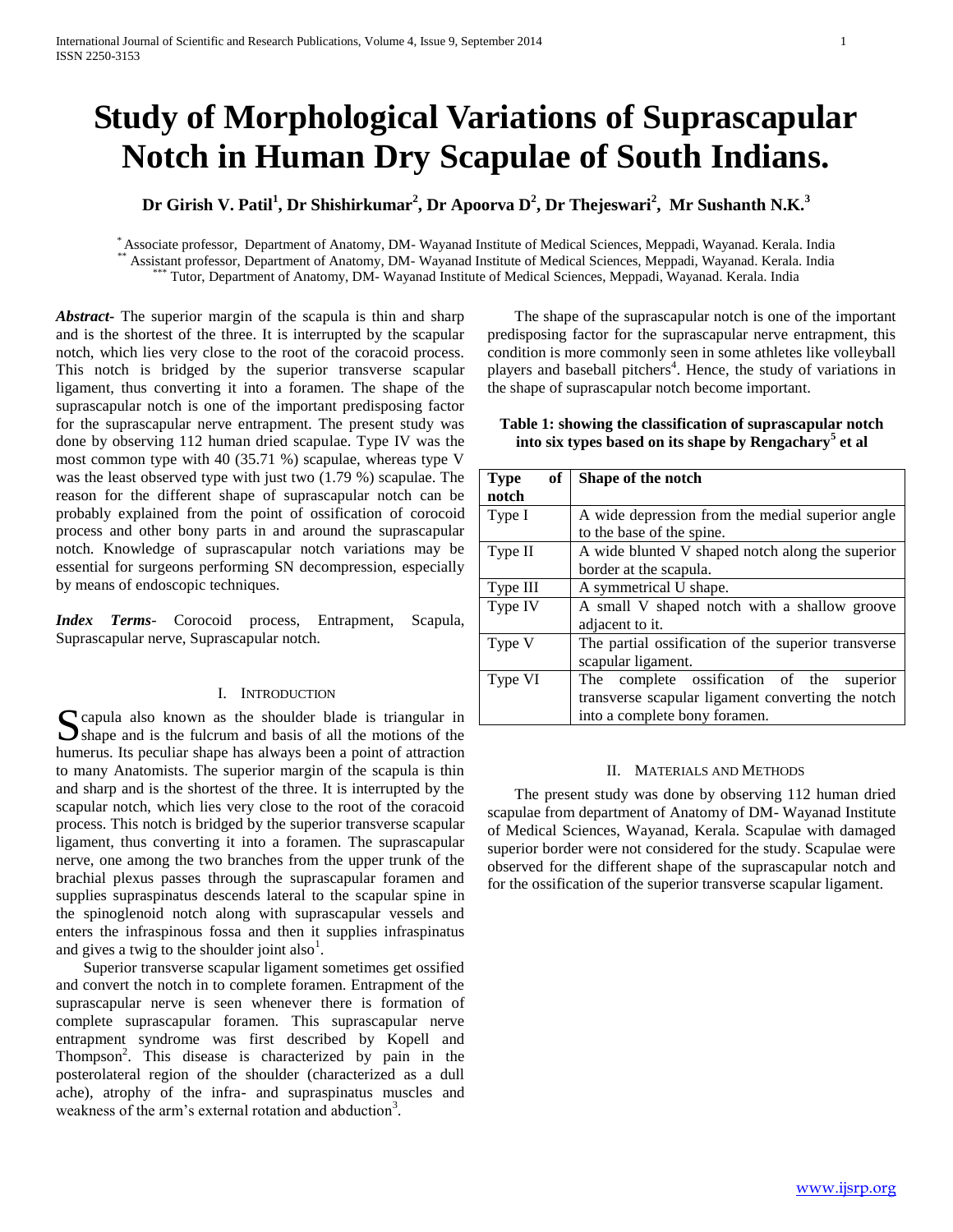



**Fig 1: Type I- A wide depression from the medial superior angle to the base of the spine.**



**Fig 2: Type II- A wide blunted V shaped notch along the superior border at the scapula.**



**Fig 3: Type III- A symmetrical U shape.**



**Fig 4: Type IV- A small V shaped notch with a shallow groove adjacent to it.**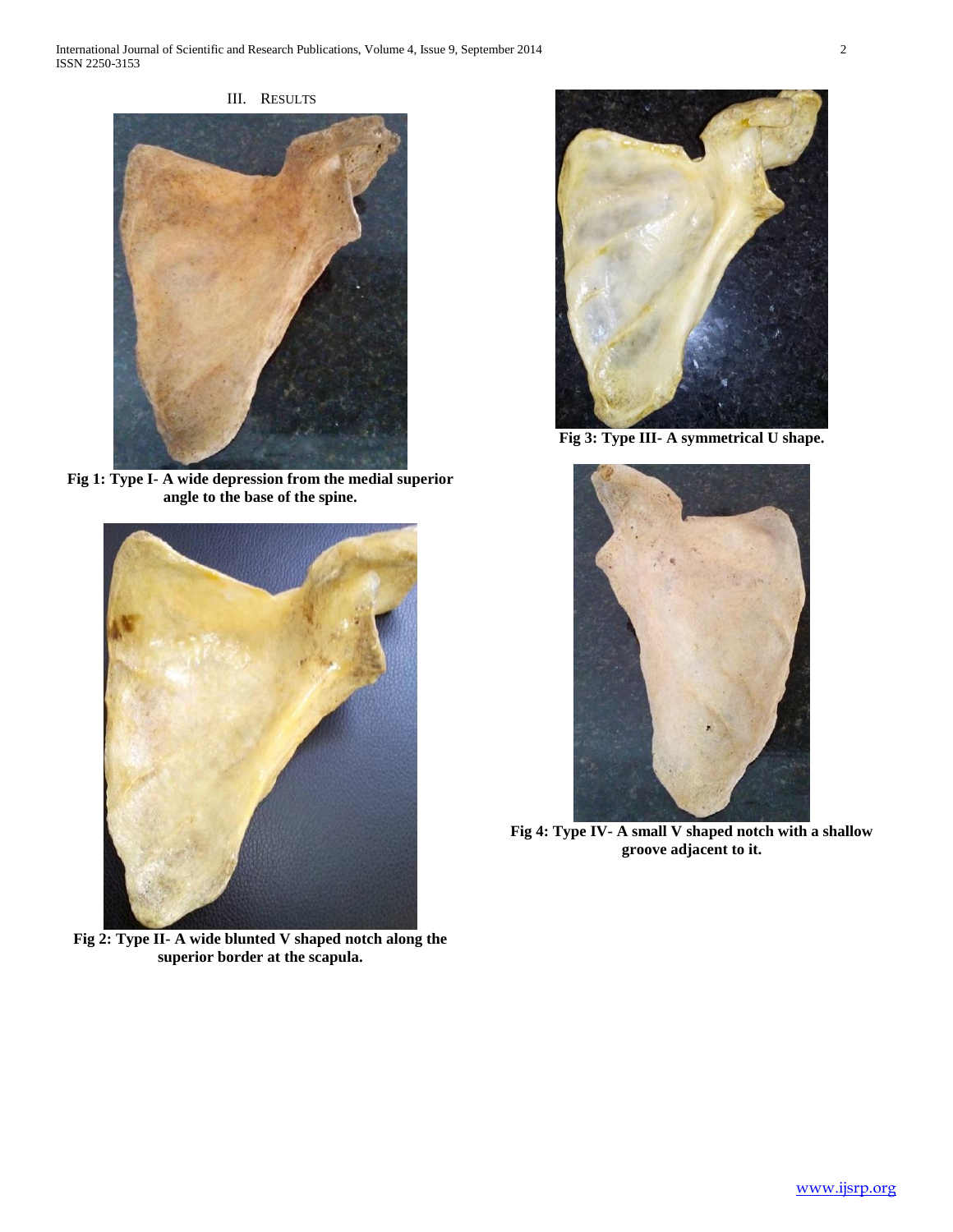

**Fig 5: Type V- The partial ossification of the superior transverse scapular ligament.**



## **Fig 6: Type VI- The complete ossification of the superior transverse scapular ligament converting the notch into a complete bony foramen.**

## **Table2: Showing the different varieties of suprascapular notch- their number and percentage.**

| Type     | Number of scapulae. | Percentage |
|----------|---------------------|------------|
| Type I   | 23                  | 20.54 %    |
| Type II  | 16                  | 14.29 %    |
| Type III | 28                  | 25 %       |
| Type IV  | 40                  | 35.71 %    |
| Type V   |                     | 1.79 %     |
| Type VI  | 3                   | 2.68 %     |

 One hundred and twelve scapulae were analysed. suprascapular notch was present in all the observed scapulae. The distribution of the various types of suprascapular notches is illustrated in Table 2. Type IV was the most common type with 40 (35.71 %) scapulae, whereas type V was the least observed type with just two (1.79 %) scapulae.

### IV. DISCUSSION

In comparison with previour workers like Natsis<sup>6</sup> K et al and Rengachary<sup>5</sup> et al, suprascapular notch type III was the most prevalent while type VI was the least prevalent. However in the present study reported the highest incidence of type IV suprascapular notch. A study by Rengachary  $SS^7$  et al in 1979 observed that type III suprascapular notch has a small sized foramen, thus having a higher predisposition to suprascapular nerve entrapment neuropathy. The most important contributing factor for the nerve entrapment is presence of anomalous superior transverse scapular ligament, this is first reported by few workers like Alon M<sup>8</sup> et al, Bayramoglu A<sup>4</sup> et al, Cohen SB<sup>9</sup> et al and Ticker  $JB^{10}$  et al. It would be useful to find out the type of suprascapular notch in patients presenting with suprascapular nerve entrapment neuropathy locally to help explain the possible association between the two.

|  |  |  |  |  | Table 3: Frequency of various types of suprascapular notch (SSN) in different populations |
|--|--|--|--|--|-------------------------------------------------------------------------------------------|
|--|--|--|--|--|-------------------------------------------------------------------------------------------|

| Author                                    | Population (N) | Type 1 | Type II | Type III | Type IV | $Type \setminus$ | Type VI |
|-------------------------------------------|----------------|--------|---------|----------|---------|------------------|---------|
| Natsis <sup>6</sup><br>al.,<br>et         | Greek (423)    | 6%     | 24%     | 40%      | 13%     | 11%              | 6%      |
| 2007                                      |                |        |         |          |         |                  |         |
| Rengachary <sup>12</sup><br><sub>et</sub> | American (211) | 8%     | 31%     | 48%      | 3%      | 6%               | 4%      |
| al., 1979                                 |                |        |         |          |         |                  |         |
| S.R. Sinkeet <sup>11</sup><br>et          | Kenyan $(138)$ | 22%    | 21%     | 29%      | 5%      | 18%              | 4%      |